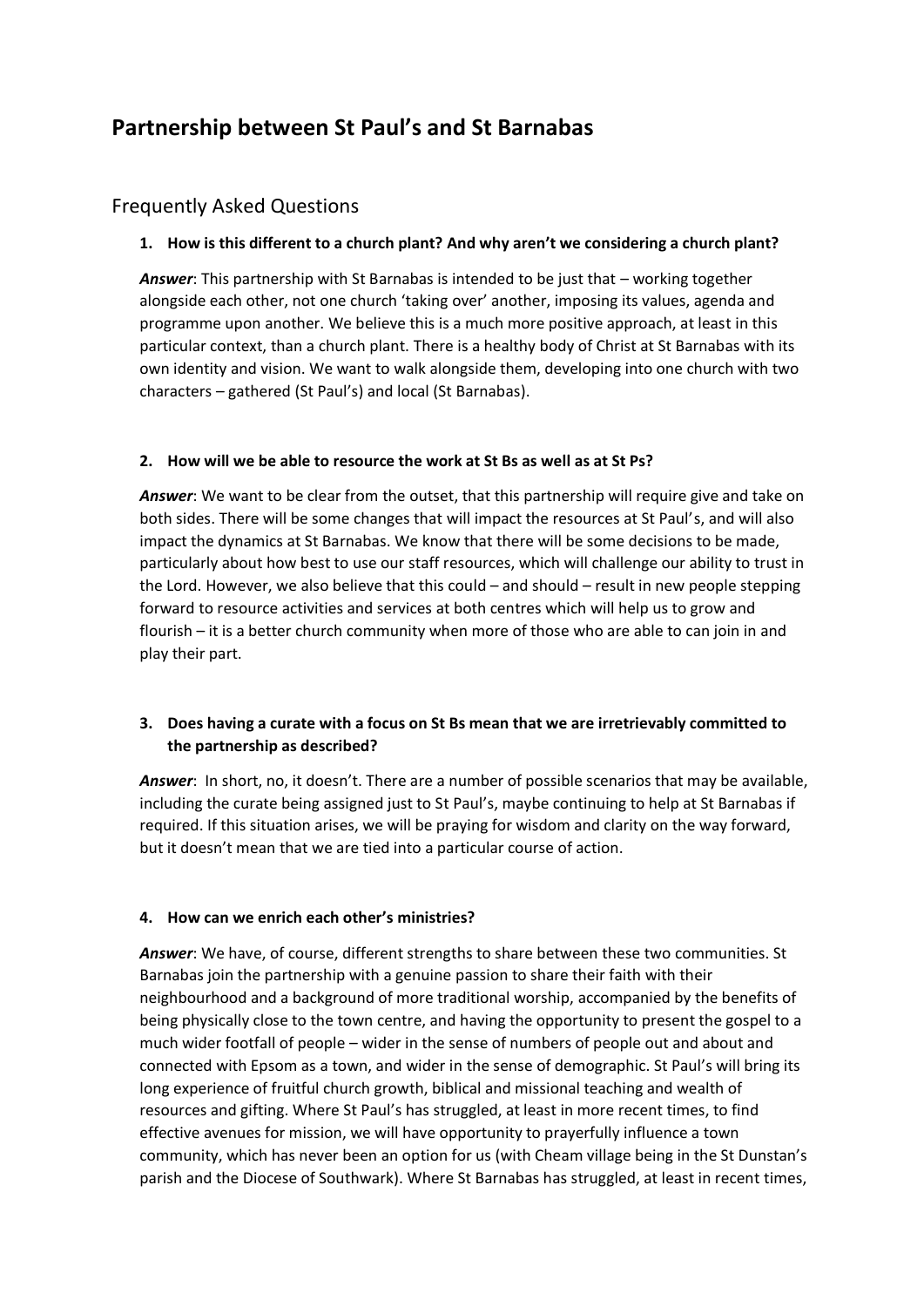to grow in Spirit-led worship and resources for outreach and discipleship within their community, they will have opportunity to make a clear statement of Christ's love, as their gathering begins to make an impact on local schools, local government and commerce, and local people.

## **5. How do we intend to work with other churches in Epsom? And is another church really needed in Epsom?**

*Answer*: We are grateful for the enthusiastic encouragement from the other two Anglican churches in Epsom (St Martin of Tours, and Christ Church), whose buildings are rather removed from the centre of Epsom, and whose communities have experienced their own struggles in recent years, meaning that they don't consider themselves well-placed or well-resourced to take on a partnership with St Barnabas. Epsom Methodist Church has historically had impact in Epsom, as has Epsom Baptist Church and King's Church, Epsom (Longmead). In recent years, Epsom Vineyard (now about 30 strong and meeting, pre-CV19, in a coffee shop) and one or two other housechurch movement communities have become established in Epsom. We know that they too long for more in Epsom to discover new faith in Jesus. We will be seeking to work with these other churches whenever appropriate. However, the Church of England does still have a unique role, albeit somewhat less influentially than 50 years ago. For some members of the town, at the very least searching for a way of marking a birth, marriage or death, the Anglican church is the natural place to come. Others will have connections or affiliations with Anglican churches that make them drawn to the same again, and we believe that God has established St Paul's as an Anglican church for a purpose, even though the gospel is carried by many different channels to the population of Great Britain.

#### **6. Might this partnership simply drain St Ps of members?**

*Answer*: We think that this scenario is very unlikely. St Barnabas will continue to worship in a more traditional setting, at least for the foreseeable future, even whilst new ways of worshipping and reaching out to those not yet Christians are explored. The building at St Barnabas is much smaller and lends itself to more intimate gatherings, which will appeal to some but definitely not to all. The reasons why people attend one community or another will largely remain. God is unlikely to lead us into a new venture such as this partnership without a plan to grow us all. We expect that those with a particular call to outreach, an understanding of the traditions from which St Barnabas comes, and a heart for the community of Epsom are the ones most likely to get involved at the local expression of St Barnabas, rather than the gathered expression of St Paul's. We are aiming to be two communities but one church, with, we hope and trust, overlap and flux between the two communities.

#### **7. Can we simply offer support rather than become a new Parish?**

*Answer*: Whilst of course it is important that we get to know each other, and we explore as fully as possible what the partnership will look like on the ground, there are six reasons why a United Benefice or Parish offers the best solution in the long term:

a) **A local Ministe**r: Whilst St. Barnabas do not have many red lines in the partnership, one area that the wardens of St. Barnabas see as essential, is a local minister on the ground. As a small church that has a local focus, it is imperative for them to have a local minister. The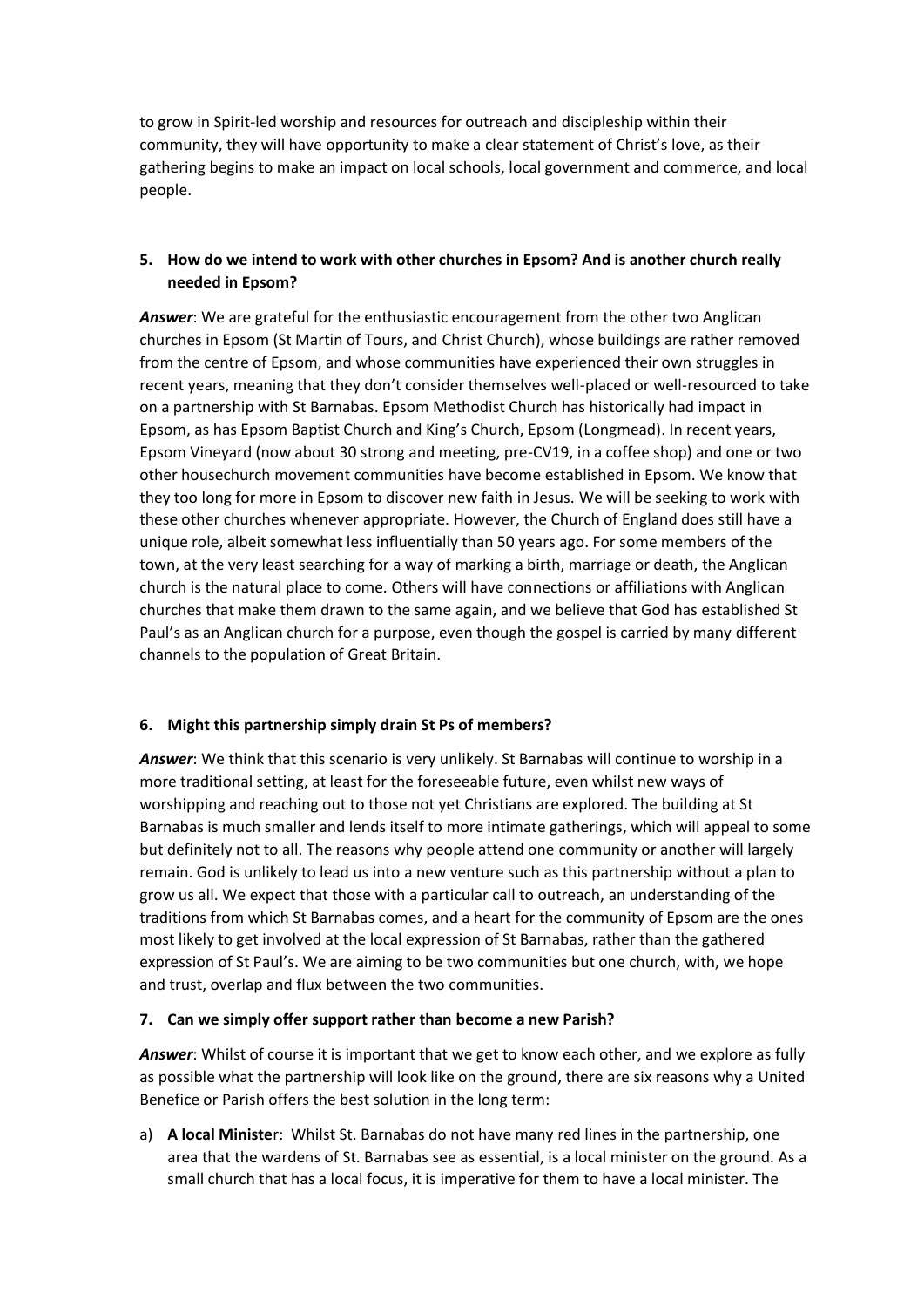provision of a curate is considered essential by the wardens as part of providing continual ministerial support on the ground.

- b) **Financial:** Becoming a united benefice offers the potential of significant savings in overall parish share for both St. Paul's and St. Barnabas. There is a rather complex co-efficient in the calculation of parish share - part of which is called the Relative Affluence Factor. The 'RAF' for St. Paul's parish is 1.86, and currently for St. Barnabas it is 1.36. If we become a united benefice our combined RAF will be 1.49 as there is a greater weighting to the St. Barnabas end of the new Parish. This will result in a lower proportional parish share for the united benefice than we would have if we don't unite. Not only this, but if we do not unite as single Parish - St. Barnabas would be liable for a significantly larger parish Share figure.
- c) **Governance:** In order to ensure that we operate with a unified vision we will need to have a single PCC. Without this it will cause huge difficulties in setting the direction of travel for St. Barnabas in reaching out to the local community and into Epsom.
- d) **The opportunity for growth for St. Paul's:** I believe that this offers St. Paul's the opportunity to grow as a community - but in order for us to grasp this it cannot be about just a few pioneers on the edge, but rather having the mandate to reach out to not only one of the most challenging areas of Epsom, but also to follow up the invitation to the diocese to reach out into Epsom town centre itself.
- e) **To live out our values of Connect Transform and Serve:** Similarly, I believe this partnership provides St. Paul's with the biggest single opportunity for many years to live out our values. I cannot think of any better opportunity for mission and evangelism in our locality than this. If we don't do this, I am not sure what better other opportunities St. Paul's may have to grow.
- f) **Time:** In order for us to consider this and work through how best to develop this missional opportunity, it is unrealistic to expect the existing staff team to simply 'do more', That is why a specialist curate, who has experience in a pioneering context, is vital in order to work across the two churches full time in this role. This will give us a far greater understanding of how a united benefice/parish will work.

## 8. **What about the vicarage? I have heard the diocese want to sell it - isn't this a land grab from the diocese? Isn't this short sighted of the diocese**:

*Answer:* Whilst we are in discussions with the diocese on this proposal, the archdeacon Martin Breadmore has highlighted the following points:

- a. As a United Benefice it is only possible in the Church of England to have one vicarage – it is not possible to have two – that is the point of a United Parish or Benefice.
- b. All vicarages are not the possession of the Parish, that includes our Vicarage (19 Northey and 18 NSW are in effect owned by the Parish, whilst the diocese has to be a 'trustee', their only concern is that we use them wisely). Vicarages are the responsibility of the Diocesan Property board.
- c. The structure and the governance of the diocesan property board prevents the diocese from giving vicarages or property to parishes for alternative uses. There are currently a number of schemes in the diocese that have similarities to ours, and Martin made it clear that whilst they may wish to gift property to parishes their governance and the charity commission would not permit it. (Whilst St. Paul's did donate the Ballard's Green House to St. Mary's and St. Paul's Nork we do not have the same restrictions in our governance that the diocese have written into there's)
- d. The Vicarage at St. Barnabas is the largest in the Diocese and has been earmarked for redevelopment for a significant period of time.
- e. Whilst initially it was indeed hoped that we would be able to at least have use of the vicarage – even if it was rented, those conversations mainly happened in the early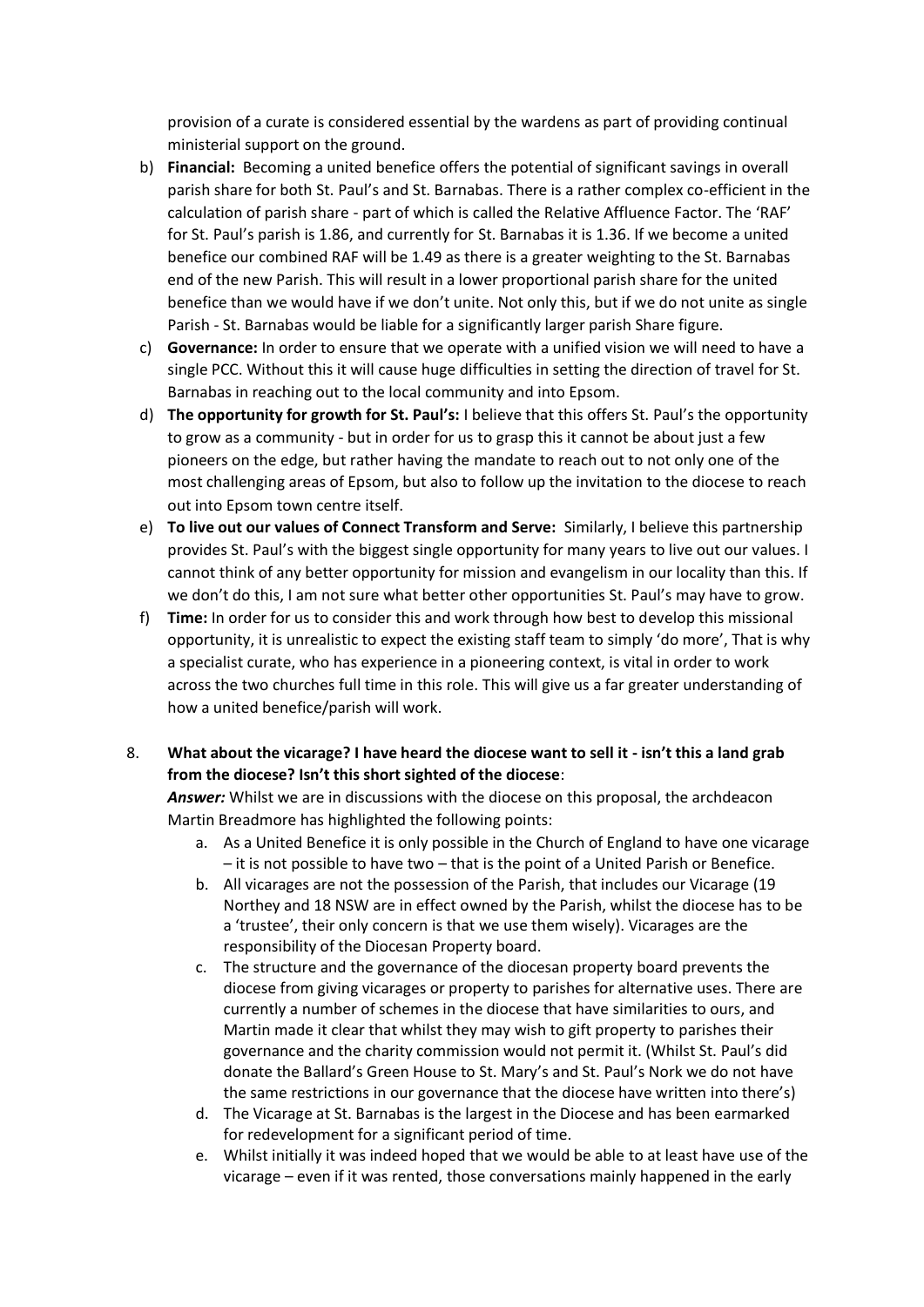stages of lockdown in the Spring. Since then, the diocese has had to take on a significant loan and is already around £2m in debt, I believe. The diocese needs to liquidise assets in order to ensure that it does not become insolvent. Whilst in normal years the diocese expects to receive around 98% of Parish share, this year it is closer to 80%. Our diocese unfortunately does not have any historic reserves and so we need to remember that any long-term shortfall will likely lead to a significant increase in Parish Share, or possibly other consequences, such as other parishes being denied paid clergy, just when they need them most.

- f. Whilst I had estimated that the rent on the vicarage site would have been around £1500 a month – the archdeacon indicated that they would expect actually a far higher figure. As the diocesan property team have examined it their reflection is that it is a cheaper option to rent a suitable local property for Harry, rather than the current vicarage.
- g. The reality is that it won't probably come up for redevelopment for some time yet. Although the diocese has just employed a new head of property who has experience of property redevelopment, there are other properties to examine, so the archdeacon is unsure what the time scale will be.
- h. The archdeacon however really did welcome the request to work together in the development plan. He indicated that it might be possible to consider a number of alternative options going forward, including the potential of a property on the site for a future minister. Again, though, he did emphasise that under current arrangements any such property would need to be rented from the diocese or other suitable financial arrangements made.
- i. The archdeacon did resent the critique that the diocese was only interested in 'asset stripping' to line its own pockets. He reminded me that the diocese has backed the partnership significantly. Not only have they invested by providing a curate for the new united parish – over and above what they would normally have allocated, but they have 're-written' the rule book in enabling myself to be a 'training incumbent'. We may not see that as a very big deal, but it is very significant for the diocese to act in such a way. Whilst it is true that the outstanding loan (from a previous building project) has probably been written off, the diocese is also willing to write off the Parish Share debt. Whilst of course that would not be recoverable if the church were to close, in looking for ministry to continue from that church building, there is an outstanding debt which will not be recovered – the diocese has had to come up with a process by which it can make this happen as normally any outstanding parish share has to be settled.

#### 9. **What are the 'red lines' for St. Barnabas?**

Answer: Having met with the PCC of St. Barnabas on Monday 23rd November, I was able to ask this question to them and also ask them what their fears are. As you can imagine there was a variety of views and it wasn't a discussion as such - more a collection of views, however there were a number of themes:

- a. The over-riding biggest 'fear' is being taken over and becoming a 'mini St. Paul's' and not having a voice in the united parish. They understood the principles of one PCC and welcomed it, but alongside that I will need to think through how a local leadership team could work - not a management team, but rather a team to work alongside Harry to ensure appropriate decisions are made.
- b. They value most their ministry among the most vulnerable, most especially those with mental health struggles, disabilities and learning difficulties. They used the language of inclusion, that in the main referred to those on the edge of society, but for one person it did also refer to those who were same sex attracted. Like us, there